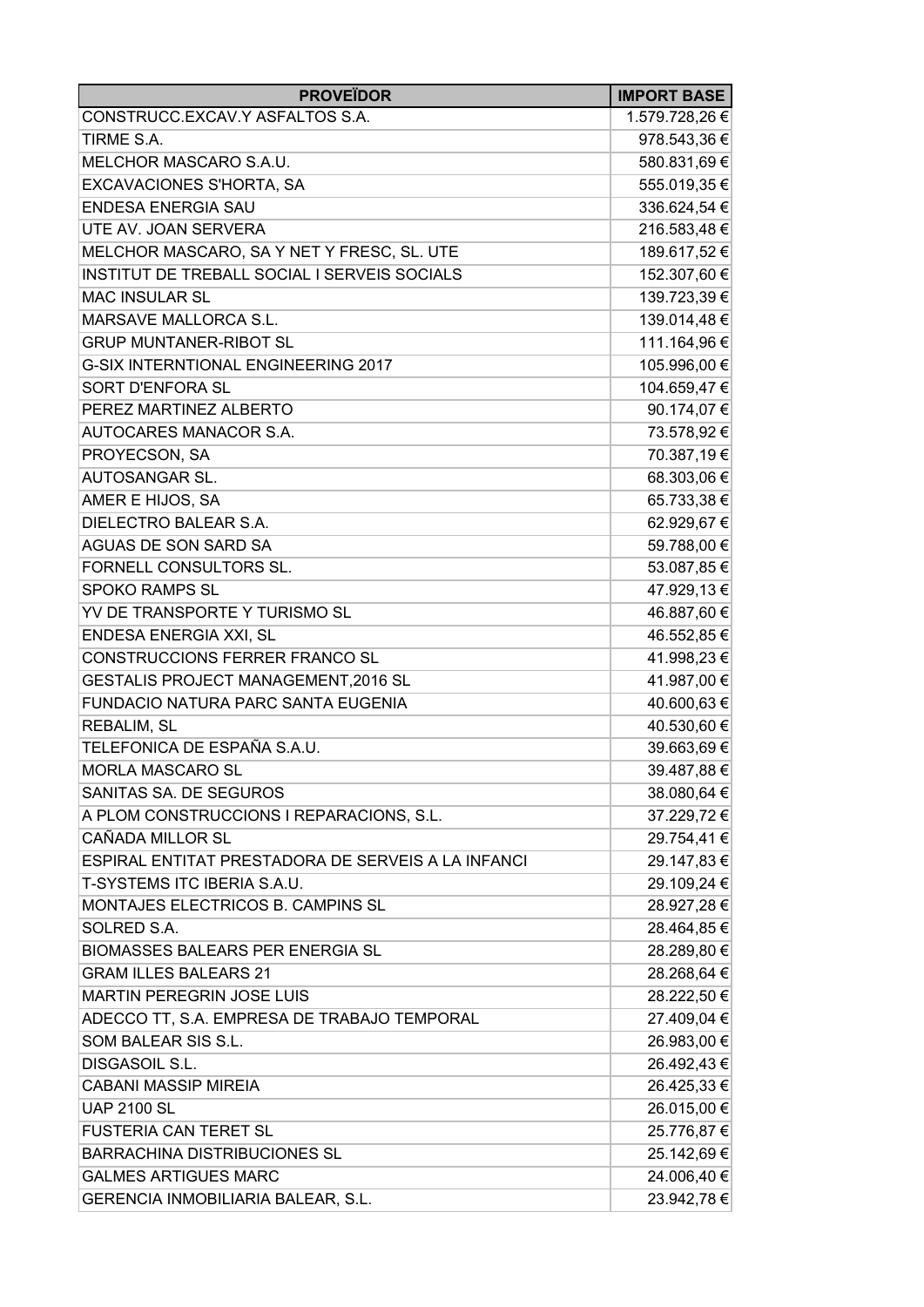| MARCOS ORDOÑEZ LUIS CARLOS<br>22.675,40 €<br><b>LLITERAS ESPINOSA LLUIS</b><br>22.446,18€<br>VIÑAS MOREY ELENA<br>21.926,22 €<br>TELEFONICA SERV.MOVILES S.A.<br>21.085,02€<br>ZURICH INSURANCE PLC, SUC. ESPAÑA<br>20.860,88€<br>SOCIEDAD ESTATAL DE CORREOS Y TELEG.SA.<br>20.022,32 €<br>ESPUBLICO SERVICIOS PARA LA ADMINISTRACION SA<br>19.582,03€<br><b>BRUNET FUSTER JAUME</b><br>19.520,57€<br><b>BAIXA TENSIO, SL</b><br>19.338,20 €<br>PINTURAS Y SEÑALES DE MALLORCA SL<br>19.283,92 €<br><b>CECOSA SUPERMERCADOS SL</b><br>18.945,76€<br>SISTEMAS DE OFICINA DES PLA<br>18.896,09€<br><b>SA FITA CB</b><br>18.662,80 €<br><b>BANDA DE MUSICA LOCAL</b><br>18.000,00 €<br>17.057,30 €<br>SUMINISTROS MURILLO, S.L.<br>ASSOCIACIO COL.LECTIU 90<br>16.637,50 €<br>VIRTUAL THINK COMUNICACION, SLU<br>15.995,60 €<br>LIMIT TECNOLOGIES, SL<br>15.967,16€<br>ON LINE SONORITZACIONS SL<br>15.730,00 €<br>15.661,01€<br><b>VALLESPIR POMAR ANTONIO</b><br>15.343,90 €<br>LIMPIEZAS MUNAR FULLANA SA<br>14.987,50 €<br>ADECCO OUTSOURCING SAU<br>SERV. INTEGRALES DE NETWORKING E INTERNET SL<br>14.954,90 €<br>NCLIMA. NOVEDADES DEL CLIMA SL<br>14.843,06 €<br><b>COBO RAMIREZ SL</b><br>14.513,95 €<br>14.346,35 €<br><b>MOLL SALAS JUAN</b><br>RODRIGUEZ MONTERO FRANCISCO JOSE<br>14.220,30 €<br>AGRUP.DE CONSTRUC.DE LLEVANT SA.<br>14.158,53 €<br>ASSOCIACIO CULTURAL CINEMA CAPDEPERA<br>13.674,84 €<br>SAIZ GOMILA JERONI<br>13.668,50 €<br>INSIGNA UNIFORMES, SL<br>13.666,51 €<br><b>MARCAS VIALES SA</b><br>13.546,39€<br>SERVICIOS DE TELEASISTENCIA S.A.<br>13.200,04 €<br>GABINET D'ANALISI AMBIENTAL I TERRITORIAL SL<br>12.886,50 €<br>OFICINA DE ARQUITECTURA CALA MILLOR SLP U<br>12.870,21 €<br><b>RECHAC GARAU MIGUEL</b><br>12.759,45€<br><b>MUNTANER ROCA EDUARD</b><br>12.614,00 €<br><b>NEBOT CANO MARIA ELOISA</b><br>12.359,84 €<br>SEÑALIZACIONES MALLORCA S.L.<br>12.119,97€<br>OLIVA SOLANO MARTA<br>12.084,00 €<br>12.006,13€<br><b>QUIRON PREVENCION SLU</b><br>11.816,63€<br>EMDEMA S.L.<br><b>QUERCUS ENERGY SL</b><br>11.650,12€<br>MIROEVENTS, SL<br>11.649,49€<br><b>REPSOL BUTANO SA</b><br>11.251,87 €<br>11.076,73€<br>TRINIDAD PIZARRO ANTONIO<br>LIMPIAUTO SON SERVERA SA<br>11.055,82 €<br>AGUILO DE CACERES PLANAS XIM<br>10.781,50 €<br>DOMENGE NEBOT MAGDALENA | <b>FLORES MORENO PEDRO</b> | 23.202,50 € |
|--------------------------------------------------------------------------------------------------------------------------------------------------------------------------------------------------------------------------------------------------------------------------------------------------------------------------------------------------------------------------------------------------------------------------------------------------------------------------------------------------------------------------------------------------------------------------------------------------------------------------------------------------------------------------------------------------------------------------------------------------------------------------------------------------------------------------------------------------------------------------------------------------------------------------------------------------------------------------------------------------------------------------------------------------------------------------------------------------------------------------------------------------------------------------------------------------------------------------------------------------------------------------------------------------------------------------------------------------------------------------------------------------------------------------------------------------------------------------------------------------------------------------------------------------------------------------------------------------------------------------------------------------------------------------------------------------------------------------------------------------------------------------------------------------------------------------------------------------------------------------------------------------------------------------------------------------------------------------------------------------------------------------------------------------------------------------------------------------------------------------------------------------------------------------------------------------------------------------------------------------------------------------------------------------------------------|----------------------------|-------------|
|                                                                                                                                                                                                                                                                                                                                                                                                                                                                                                                                                                                                                                                                                                                                                                                                                                                                                                                                                                                                                                                                                                                                                                                                                                                                                                                                                                                                                                                                                                                                                                                                                                                                                                                                                                                                                                                                                                                                                                                                                                                                                                                                                                                                                                                                                                                    |                            |             |
|                                                                                                                                                                                                                                                                                                                                                                                                                                                                                                                                                                                                                                                                                                                                                                                                                                                                                                                                                                                                                                                                                                                                                                                                                                                                                                                                                                                                                                                                                                                                                                                                                                                                                                                                                                                                                                                                                                                                                                                                                                                                                                                                                                                                                                                                                                                    |                            |             |
|                                                                                                                                                                                                                                                                                                                                                                                                                                                                                                                                                                                                                                                                                                                                                                                                                                                                                                                                                                                                                                                                                                                                                                                                                                                                                                                                                                                                                                                                                                                                                                                                                                                                                                                                                                                                                                                                                                                                                                                                                                                                                                                                                                                                                                                                                                                    |                            |             |
|                                                                                                                                                                                                                                                                                                                                                                                                                                                                                                                                                                                                                                                                                                                                                                                                                                                                                                                                                                                                                                                                                                                                                                                                                                                                                                                                                                                                                                                                                                                                                                                                                                                                                                                                                                                                                                                                                                                                                                                                                                                                                                                                                                                                                                                                                                                    |                            |             |
|                                                                                                                                                                                                                                                                                                                                                                                                                                                                                                                                                                                                                                                                                                                                                                                                                                                                                                                                                                                                                                                                                                                                                                                                                                                                                                                                                                                                                                                                                                                                                                                                                                                                                                                                                                                                                                                                                                                                                                                                                                                                                                                                                                                                                                                                                                                    |                            |             |
|                                                                                                                                                                                                                                                                                                                                                                                                                                                                                                                                                                                                                                                                                                                                                                                                                                                                                                                                                                                                                                                                                                                                                                                                                                                                                                                                                                                                                                                                                                                                                                                                                                                                                                                                                                                                                                                                                                                                                                                                                                                                                                                                                                                                                                                                                                                    |                            |             |
|                                                                                                                                                                                                                                                                                                                                                                                                                                                                                                                                                                                                                                                                                                                                                                                                                                                                                                                                                                                                                                                                                                                                                                                                                                                                                                                                                                                                                                                                                                                                                                                                                                                                                                                                                                                                                                                                                                                                                                                                                                                                                                                                                                                                                                                                                                                    |                            |             |
|                                                                                                                                                                                                                                                                                                                                                                                                                                                                                                                                                                                                                                                                                                                                                                                                                                                                                                                                                                                                                                                                                                                                                                                                                                                                                                                                                                                                                                                                                                                                                                                                                                                                                                                                                                                                                                                                                                                                                                                                                                                                                                                                                                                                                                                                                                                    |                            |             |
|                                                                                                                                                                                                                                                                                                                                                                                                                                                                                                                                                                                                                                                                                                                                                                                                                                                                                                                                                                                                                                                                                                                                                                                                                                                                                                                                                                                                                                                                                                                                                                                                                                                                                                                                                                                                                                                                                                                                                                                                                                                                                                                                                                                                                                                                                                                    |                            |             |
|                                                                                                                                                                                                                                                                                                                                                                                                                                                                                                                                                                                                                                                                                                                                                                                                                                                                                                                                                                                                                                                                                                                                                                                                                                                                                                                                                                                                                                                                                                                                                                                                                                                                                                                                                                                                                                                                                                                                                                                                                                                                                                                                                                                                                                                                                                                    |                            |             |
|                                                                                                                                                                                                                                                                                                                                                                                                                                                                                                                                                                                                                                                                                                                                                                                                                                                                                                                                                                                                                                                                                                                                                                                                                                                                                                                                                                                                                                                                                                                                                                                                                                                                                                                                                                                                                                                                                                                                                                                                                                                                                                                                                                                                                                                                                                                    |                            |             |
|                                                                                                                                                                                                                                                                                                                                                                                                                                                                                                                                                                                                                                                                                                                                                                                                                                                                                                                                                                                                                                                                                                                                                                                                                                                                                                                                                                                                                                                                                                                                                                                                                                                                                                                                                                                                                                                                                                                                                                                                                                                                                                                                                                                                                                                                                                                    |                            |             |
|                                                                                                                                                                                                                                                                                                                                                                                                                                                                                                                                                                                                                                                                                                                                                                                                                                                                                                                                                                                                                                                                                                                                                                                                                                                                                                                                                                                                                                                                                                                                                                                                                                                                                                                                                                                                                                                                                                                                                                                                                                                                                                                                                                                                                                                                                                                    |                            |             |
|                                                                                                                                                                                                                                                                                                                                                                                                                                                                                                                                                                                                                                                                                                                                                                                                                                                                                                                                                                                                                                                                                                                                                                                                                                                                                                                                                                                                                                                                                                                                                                                                                                                                                                                                                                                                                                                                                                                                                                                                                                                                                                                                                                                                                                                                                                                    |                            |             |
|                                                                                                                                                                                                                                                                                                                                                                                                                                                                                                                                                                                                                                                                                                                                                                                                                                                                                                                                                                                                                                                                                                                                                                                                                                                                                                                                                                                                                                                                                                                                                                                                                                                                                                                                                                                                                                                                                                                                                                                                                                                                                                                                                                                                                                                                                                                    |                            |             |
|                                                                                                                                                                                                                                                                                                                                                                                                                                                                                                                                                                                                                                                                                                                                                                                                                                                                                                                                                                                                                                                                                                                                                                                                                                                                                                                                                                                                                                                                                                                                                                                                                                                                                                                                                                                                                                                                                                                                                                                                                                                                                                                                                                                                                                                                                                                    |                            |             |
|                                                                                                                                                                                                                                                                                                                                                                                                                                                                                                                                                                                                                                                                                                                                                                                                                                                                                                                                                                                                                                                                                                                                                                                                                                                                                                                                                                                                                                                                                                                                                                                                                                                                                                                                                                                                                                                                                                                                                                                                                                                                                                                                                                                                                                                                                                                    |                            |             |
|                                                                                                                                                                                                                                                                                                                                                                                                                                                                                                                                                                                                                                                                                                                                                                                                                                                                                                                                                                                                                                                                                                                                                                                                                                                                                                                                                                                                                                                                                                                                                                                                                                                                                                                                                                                                                                                                                                                                                                                                                                                                                                                                                                                                                                                                                                                    |                            |             |
|                                                                                                                                                                                                                                                                                                                                                                                                                                                                                                                                                                                                                                                                                                                                                                                                                                                                                                                                                                                                                                                                                                                                                                                                                                                                                                                                                                                                                                                                                                                                                                                                                                                                                                                                                                                                                                                                                                                                                                                                                                                                                                                                                                                                                                                                                                                    |                            |             |
|                                                                                                                                                                                                                                                                                                                                                                                                                                                                                                                                                                                                                                                                                                                                                                                                                                                                                                                                                                                                                                                                                                                                                                                                                                                                                                                                                                                                                                                                                                                                                                                                                                                                                                                                                                                                                                                                                                                                                                                                                                                                                                                                                                                                                                                                                                                    |                            |             |
|                                                                                                                                                                                                                                                                                                                                                                                                                                                                                                                                                                                                                                                                                                                                                                                                                                                                                                                                                                                                                                                                                                                                                                                                                                                                                                                                                                                                                                                                                                                                                                                                                                                                                                                                                                                                                                                                                                                                                                                                                                                                                                                                                                                                                                                                                                                    |                            |             |
|                                                                                                                                                                                                                                                                                                                                                                                                                                                                                                                                                                                                                                                                                                                                                                                                                                                                                                                                                                                                                                                                                                                                                                                                                                                                                                                                                                                                                                                                                                                                                                                                                                                                                                                                                                                                                                                                                                                                                                                                                                                                                                                                                                                                                                                                                                                    |                            |             |
|                                                                                                                                                                                                                                                                                                                                                                                                                                                                                                                                                                                                                                                                                                                                                                                                                                                                                                                                                                                                                                                                                                                                                                                                                                                                                                                                                                                                                                                                                                                                                                                                                                                                                                                                                                                                                                                                                                                                                                                                                                                                                                                                                                                                                                                                                                                    |                            |             |
|                                                                                                                                                                                                                                                                                                                                                                                                                                                                                                                                                                                                                                                                                                                                                                                                                                                                                                                                                                                                                                                                                                                                                                                                                                                                                                                                                                                                                                                                                                                                                                                                                                                                                                                                                                                                                                                                                                                                                                                                                                                                                                                                                                                                                                                                                                                    |                            |             |
|                                                                                                                                                                                                                                                                                                                                                                                                                                                                                                                                                                                                                                                                                                                                                                                                                                                                                                                                                                                                                                                                                                                                                                                                                                                                                                                                                                                                                                                                                                                                                                                                                                                                                                                                                                                                                                                                                                                                                                                                                                                                                                                                                                                                                                                                                                                    |                            |             |
|                                                                                                                                                                                                                                                                                                                                                                                                                                                                                                                                                                                                                                                                                                                                                                                                                                                                                                                                                                                                                                                                                                                                                                                                                                                                                                                                                                                                                                                                                                                                                                                                                                                                                                                                                                                                                                                                                                                                                                                                                                                                                                                                                                                                                                                                                                                    |                            |             |
|                                                                                                                                                                                                                                                                                                                                                                                                                                                                                                                                                                                                                                                                                                                                                                                                                                                                                                                                                                                                                                                                                                                                                                                                                                                                                                                                                                                                                                                                                                                                                                                                                                                                                                                                                                                                                                                                                                                                                                                                                                                                                                                                                                                                                                                                                                                    |                            |             |
|                                                                                                                                                                                                                                                                                                                                                                                                                                                                                                                                                                                                                                                                                                                                                                                                                                                                                                                                                                                                                                                                                                                                                                                                                                                                                                                                                                                                                                                                                                                                                                                                                                                                                                                                                                                                                                                                                                                                                                                                                                                                                                                                                                                                                                                                                                                    |                            |             |
|                                                                                                                                                                                                                                                                                                                                                                                                                                                                                                                                                                                                                                                                                                                                                                                                                                                                                                                                                                                                                                                                                                                                                                                                                                                                                                                                                                                                                                                                                                                                                                                                                                                                                                                                                                                                                                                                                                                                                                                                                                                                                                                                                                                                                                                                                                                    |                            |             |
|                                                                                                                                                                                                                                                                                                                                                                                                                                                                                                                                                                                                                                                                                                                                                                                                                                                                                                                                                                                                                                                                                                                                                                                                                                                                                                                                                                                                                                                                                                                                                                                                                                                                                                                                                                                                                                                                                                                                                                                                                                                                                                                                                                                                                                                                                                                    |                            |             |
|                                                                                                                                                                                                                                                                                                                                                                                                                                                                                                                                                                                                                                                                                                                                                                                                                                                                                                                                                                                                                                                                                                                                                                                                                                                                                                                                                                                                                                                                                                                                                                                                                                                                                                                                                                                                                                                                                                                                                                                                                                                                                                                                                                                                                                                                                                                    |                            |             |
|                                                                                                                                                                                                                                                                                                                                                                                                                                                                                                                                                                                                                                                                                                                                                                                                                                                                                                                                                                                                                                                                                                                                                                                                                                                                                                                                                                                                                                                                                                                                                                                                                                                                                                                                                                                                                                                                                                                                                                                                                                                                                                                                                                                                                                                                                                                    |                            |             |
|                                                                                                                                                                                                                                                                                                                                                                                                                                                                                                                                                                                                                                                                                                                                                                                                                                                                                                                                                                                                                                                                                                                                                                                                                                                                                                                                                                                                                                                                                                                                                                                                                                                                                                                                                                                                                                                                                                                                                                                                                                                                                                                                                                                                                                                                                                                    |                            |             |
|                                                                                                                                                                                                                                                                                                                                                                                                                                                                                                                                                                                                                                                                                                                                                                                                                                                                                                                                                                                                                                                                                                                                                                                                                                                                                                                                                                                                                                                                                                                                                                                                                                                                                                                                                                                                                                                                                                                                                                                                                                                                                                                                                                                                                                                                                                                    |                            |             |
|                                                                                                                                                                                                                                                                                                                                                                                                                                                                                                                                                                                                                                                                                                                                                                                                                                                                                                                                                                                                                                                                                                                                                                                                                                                                                                                                                                                                                                                                                                                                                                                                                                                                                                                                                                                                                                                                                                                                                                                                                                                                                                                                                                                                                                                                                                                    |                            |             |
| 10.452,96 €                                                                                                                                                                                                                                                                                                                                                                                                                                                                                                                                                                                                                                                                                                                                                                                                                                                                                                                                                                                                                                                                                                                                                                                                                                                                                                                                                                                                                                                                                                                                                                                                                                                                                                                                                                                                                                                                                                                                                                                                                                                                                                                                                                                                                                                                                                        |                            |             |
|                                                                                                                                                                                                                                                                                                                                                                                                                                                                                                                                                                                                                                                                                                                                                                                                                                                                                                                                                                                                                                                                                                                                                                                                                                                                                                                                                                                                                                                                                                                                                                                                                                                                                                                                                                                                                                                                                                                                                                                                                                                                                                                                                                                                                                                                                                                    |                            |             |
|                                                                                                                                                                                                                                                                                                                                                                                                                                                                                                                                                                                                                                                                                                                                                                                                                                                                                                                                                                                                                                                                                                                                                                                                                                                                                                                                                                                                                                                                                                                                                                                                                                                                                                                                                                                                                                                                                                                                                                                                                                                                                                                                                                                                                                                                                                                    |                            |             |
|                                                                                                                                                                                                                                                                                                                                                                                                                                                                                                                                                                                                                                                                                                                                                                                                                                                                                                                                                                                                                                                                                                                                                                                                                                                                                                                                                                                                                                                                                                                                                                                                                                                                                                                                                                                                                                                                                                                                                                                                                                                                                                                                                                                                                                                                                                                    |                            |             |
|                                                                                                                                                                                                                                                                                                                                                                                                                                                                                                                                                                                                                                                                                                                                                                                                                                                                                                                                                                                                                                                                                                                                                                                                                                                                                                                                                                                                                                                                                                                                                                                                                                                                                                                                                                                                                                                                                                                                                                                                                                                                                                                                                                                                                                                                                                                    |                            |             |
|                                                                                                                                                                                                                                                                                                                                                                                                                                                                                                                                                                                                                                                                                                                                                                                                                                                                                                                                                                                                                                                                                                                                                                                                                                                                                                                                                                                                                                                                                                                                                                                                                                                                                                                                                                                                                                                                                                                                                                                                                                                                                                                                                                                                                                                                                                                    |                            |             |
|                                                                                                                                                                                                                                                                                                                                                                                                                                                                                                                                                                                                                                                                                                                                                                                                                                                                                                                                                                                                                                                                                                                                                                                                                                                                                                                                                                                                                                                                                                                                                                                                                                                                                                                                                                                                                                                                                                                                                                                                                                                                                                                                                                                                                                                                                                                    |                            |             |
|                                                                                                                                                                                                                                                                                                                                                                                                                                                                                                                                                                                                                                                                                                                                                                                                                                                                                                                                                                                                                                                                                                                                                                                                                                                                                                                                                                                                                                                                                                                                                                                                                                                                                                                                                                                                                                                                                                                                                                                                                                                                                                                                                                                                                                                                                                                    |                            |             |
|                                                                                                                                                                                                                                                                                                                                                                                                                                                                                                                                                                                                                                                                                                                                                                                                                                                                                                                                                                                                                                                                                                                                                                                                                                                                                                                                                                                                                                                                                                                                                                                                                                                                                                                                                                                                                                                                                                                                                                                                                                                                                                                                                                                                                                                                                                                    |                            |             |
|                                                                                                                                                                                                                                                                                                                                                                                                                                                                                                                                                                                                                                                                                                                                                                                                                                                                                                                                                                                                                                                                                                                                                                                                                                                                                                                                                                                                                                                                                                                                                                                                                                                                                                                                                                                                                                                                                                                                                                                                                                                                                                                                                                                                                                                                                                                    |                            |             |
|                                                                                                                                                                                                                                                                                                                                                                                                                                                                                                                                                                                                                                                                                                                                                                                                                                                                                                                                                                                                                                                                                                                                                                                                                                                                                                                                                                                                                                                                                                                                                                                                                                                                                                                                                                                                                                                                                                                                                                                                                                                                                                                                                                                                                                                                                                                    |                            |             |
|                                                                                                                                                                                                                                                                                                                                                                                                                                                                                                                                                                                                                                                                                                                                                                                                                                                                                                                                                                                                                                                                                                                                                                                                                                                                                                                                                                                                                                                                                                                                                                                                                                                                                                                                                                                                                                                                                                                                                                                                                                                                                                                                                                                                                                                                                                                    |                            |             |
|                                                                                                                                                                                                                                                                                                                                                                                                                                                                                                                                                                                                                                                                                                                                                                                                                                                                                                                                                                                                                                                                                                                                                                                                                                                                                                                                                                                                                                                                                                                                                                                                                                                                                                                                                                                                                                                                                                                                                                                                                                                                                                                                                                                                                                                                                                                    |                            |             |
|                                                                                                                                                                                                                                                                                                                                                                                                                                                                                                                                                                                                                                                                                                                                                                                                                                                                                                                                                                                                                                                                                                                                                                                                                                                                                                                                                                                                                                                                                                                                                                                                                                                                                                                                                                                                                                                                                                                                                                                                                                                                                                                                                                                                                                                                                                                    |                            |             |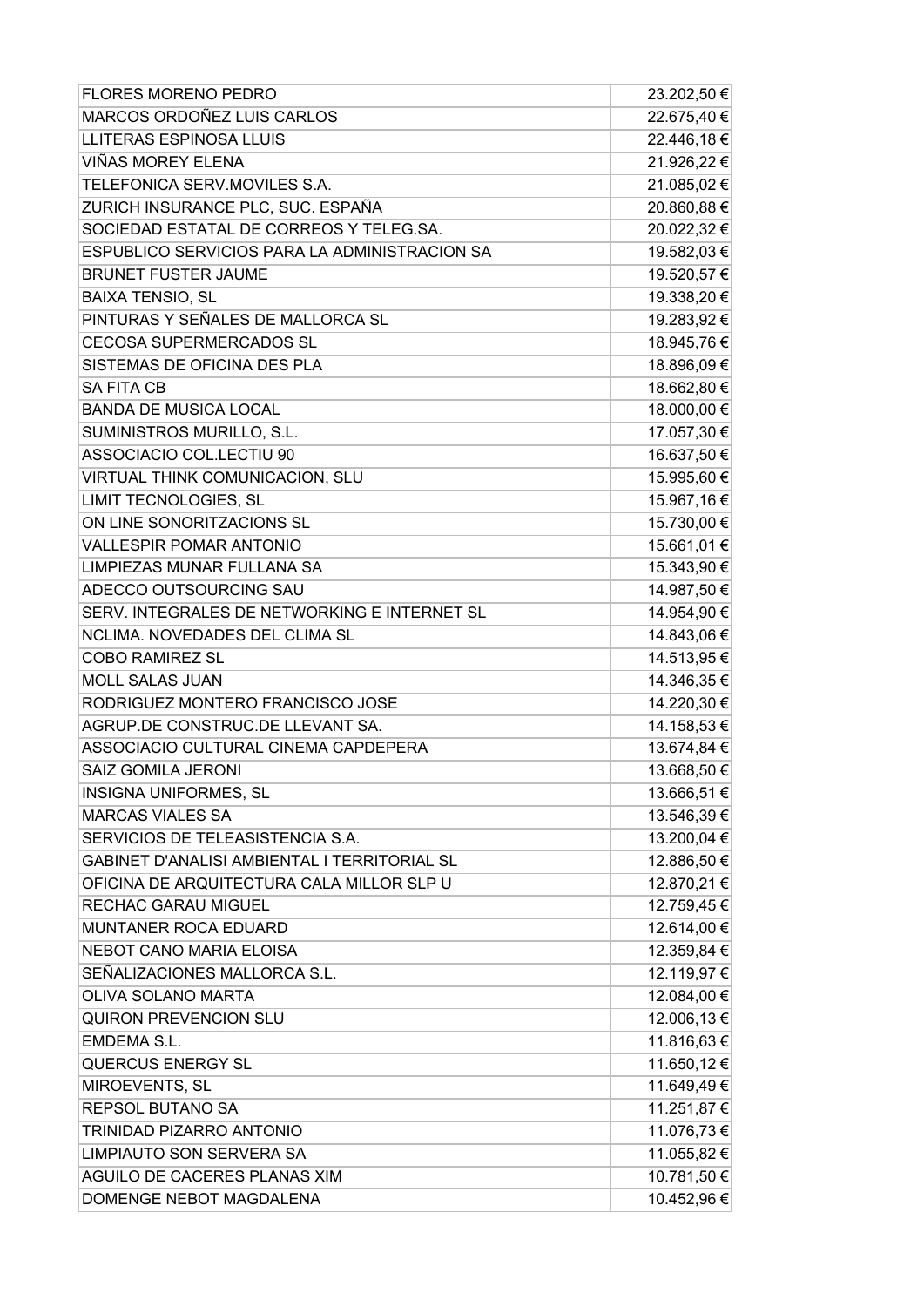| 10.124,40 €<br><b>CHAIB DRAA SAKINA</b><br><b>GARCIA RAMIS MANUEL</b><br>10.046,21 €<br><b>GONZALEZ REDONDO JULIO</b><br>9.879,65€<br>ASSOCIACIO MANANGELMENT MUSICAL<br>9.861,50 €<br>9.763,49€<br>SATARA SEGURIDAD SL<br>9.704,61€<br>PUIG PALERM ANTONI<br><b>CONTENUR SL</b><br>9.220,20€<br>SES FONTANELLES SL.<br>9.171,44 €<br>NEBOT MARTIN MARIA DEL CARMEN<br>9.000,84 €<br><b>MGS SEGUROS</b><br>8.924,08€<br>8.743,33 €<br>SUREDA MAS JUAN CARLOS<br>NATURGY IBERIA SA<br>8.724,58€<br>MORLA VILLALONGA ANTONIO<br>8.692,00 €<br><b>HAGS-SWELEK S.A.</b><br>8.593,42 €<br><b>ABARIS SISTEMES SL</b><br>8.586,70 €<br>8.578,90 €<br>MALLORQUINA D'ARTISTES SL.<br><b>ILLES ELEVADORES SL</b><br>8.515,95€<br>THE M GRUP MIC SLU<br>8.470,00 €<br>FERRETERIA VIÑAS S.A.<br>8.407,47€<br>HERMANOS PALLICER PONS SA<br>8.154,59€<br><b>URBAN DIAMONS, SL</b><br>7.986,00 €<br>POTENCIA ALQUILER DE MAQUINARIA SLU<br>7.704,25€<br>7.561,39€<br>ELECTRO HIDRAULICA MANACOR, SA. |
|---------------------------------------------------------------------------------------------------------------------------------------------------------------------------------------------------------------------------------------------------------------------------------------------------------------------------------------------------------------------------------------------------------------------------------------------------------------------------------------------------------------------------------------------------------------------------------------------------------------------------------------------------------------------------------------------------------------------------------------------------------------------------------------------------------------------------------------------------------------------------------------------------------------------------------------------------------------------------------------|
|                                                                                                                                                                                                                                                                                                                                                                                                                                                                                                                                                                                                                                                                                                                                                                                                                                                                                                                                                                                       |
|                                                                                                                                                                                                                                                                                                                                                                                                                                                                                                                                                                                                                                                                                                                                                                                                                                                                                                                                                                                       |
|                                                                                                                                                                                                                                                                                                                                                                                                                                                                                                                                                                                                                                                                                                                                                                                                                                                                                                                                                                                       |
|                                                                                                                                                                                                                                                                                                                                                                                                                                                                                                                                                                                                                                                                                                                                                                                                                                                                                                                                                                                       |
|                                                                                                                                                                                                                                                                                                                                                                                                                                                                                                                                                                                                                                                                                                                                                                                                                                                                                                                                                                                       |
|                                                                                                                                                                                                                                                                                                                                                                                                                                                                                                                                                                                                                                                                                                                                                                                                                                                                                                                                                                                       |
|                                                                                                                                                                                                                                                                                                                                                                                                                                                                                                                                                                                                                                                                                                                                                                                                                                                                                                                                                                                       |
|                                                                                                                                                                                                                                                                                                                                                                                                                                                                                                                                                                                                                                                                                                                                                                                                                                                                                                                                                                                       |
|                                                                                                                                                                                                                                                                                                                                                                                                                                                                                                                                                                                                                                                                                                                                                                                                                                                                                                                                                                                       |
|                                                                                                                                                                                                                                                                                                                                                                                                                                                                                                                                                                                                                                                                                                                                                                                                                                                                                                                                                                                       |
|                                                                                                                                                                                                                                                                                                                                                                                                                                                                                                                                                                                                                                                                                                                                                                                                                                                                                                                                                                                       |
|                                                                                                                                                                                                                                                                                                                                                                                                                                                                                                                                                                                                                                                                                                                                                                                                                                                                                                                                                                                       |
|                                                                                                                                                                                                                                                                                                                                                                                                                                                                                                                                                                                                                                                                                                                                                                                                                                                                                                                                                                                       |
|                                                                                                                                                                                                                                                                                                                                                                                                                                                                                                                                                                                                                                                                                                                                                                                                                                                                                                                                                                                       |
|                                                                                                                                                                                                                                                                                                                                                                                                                                                                                                                                                                                                                                                                                                                                                                                                                                                                                                                                                                                       |
|                                                                                                                                                                                                                                                                                                                                                                                                                                                                                                                                                                                                                                                                                                                                                                                                                                                                                                                                                                                       |
|                                                                                                                                                                                                                                                                                                                                                                                                                                                                                                                                                                                                                                                                                                                                                                                                                                                                                                                                                                                       |
|                                                                                                                                                                                                                                                                                                                                                                                                                                                                                                                                                                                                                                                                                                                                                                                                                                                                                                                                                                                       |
|                                                                                                                                                                                                                                                                                                                                                                                                                                                                                                                                                                                                                                                                                                                                                                                                                                                                                                                                                                                       |
|                                                                                                                                                                                                                                                                                                                                                                                                                                                                                                                                                                                                                                                                                                                                                                                                                                                                                                                                                                                       |
|                                                                                                                                                                                                                                                                                                                                                                                                                                                                                                                                                                                                                                                                                                                                                                                                                                                                                                                                                                                       |
|                                                                                                                                                                                                                                                                                                                                                                                                                                                                                                                                                                                                                                                                                                                                                                                                                                                                                                                                                                                       |
|                                                                                                                                                                                                                                                                                                                                                                                                                                                                                                                                                                                                                                                                                                                                                                                                                                                                                                                                                                                       |
| <b>NOVATILU SLU</b><br>7.502,00 €                                                                                                                                                                                                                                                                                                                                                                                                                                                                                                                                                                                                                                                                                                                                                                                                                                                                                                                                                     |
| SALAS CANTARELLAS MARIA ANTONIA<br>7.420,00 €                                                                                                                                                                                                                                                                                                                                                                                                                                                                                                                                                                                                                                                                                                                                                                                                                                                                                                                                         |
| COMERCIAL ELECTRICA FULLANA S.A.<br>7.384,78€                                                                                                                                                                                                                                                                                                                                                                                                                                                                                                                                                                                                                                                                                                                                                                                                                                                                                                                                         |
| TURISMO 2007 SL<br>7.375,51 €                                                                                                                                                                                                                                                                                                                                                                                                                                                                                                                                                                                                                                                                                                                                                                                                                                                                                                                                                         |
| CANO OLEO MARIA SERAFINA<br>7.260,00 €                                                                                                                                                                                                                                                                                                                                                                                                                                                                                                                                                                                                                                                                                                                                                                                                                                                                                                                                                |
| PRODUCCIONES YLLANA S.L.<br>7.260,00 €                                                                                                                                                                                                                                                                                                                                                                                                                                                                                                                                                                                                                                                                                                                                                                                                                                                                                                                                                |
| CAÑIS OLIVE SALVADOR<br>7.084,90 €                                                                                                                                                                                                                                                                                                                                                                                                                                                                                                                                                                                                                                                                                                                                                                                                                                                                                                                                                    |
| AGRUPACIO FOLKLORICA SA REVETLA<br>6.841,72 €                                                                                                                                                                                                                                                                                                                                                                                                                                                                                                                                                                                                                                                                                                                                                                                                                                                                                                                                         |
| MONROIG SUREDA JAUME<br>6.788,10 €                                                                                                                                                                                                                                                                                                                                                                                                                                                                                                                                                                                                                                                                                                                                                                                                                                                                                                                                                    |
| TREBALLS DEL BOSC S.L.<br>6.664,68€                                                                                                                                                                                                                                                                                                                                                                                                                                                                                                                                                                                                                                                                                                                                                                                                                                                                                                                                                   |
| EDITORA BALEAR S.A.<br>6.630,58€                                                                                                                                                                                                                                                                                                                                                                                                                                                                                                                                                                                                                                                                                                                                                                                                                                                                                                                                                      |
| HORA NOVA S.A.<br>6.624,75€                                                                                                                                                                                                                                                                                                                                                                                                                                                                                                                                                                                                                                                                                                                                                                                                                                                                                                                                                           |
| RODRIGUEZ CARMONA EUSEBIO<br>6.598,00 €                                                                                                                                                                                                                                                                                                                                                                                                                                                                                                                                                                                                                                                                                                                                                                                                                                                                                                                                               |
| TRIAS GOST JAUME<br>6.413,00 €                                                                                                                                                                                                                                                                                                                                                                                                                                                                                                                                                                                                                                                                                                                                                                                                                                                                                                                                                        |
| PONS QUETGLAS BARTOMEU<br>6.413,00 €                                                                                                                                                                                                                                                                                                                                                                                                                                                                                                                                                                                                                                                                                                                                                                                                                                                                                                                                                  |
| SISTEMAS DE CONTROL DE REDES APLICAC. Y CONTENIDOS SL<br>6.316,28€                                                                                                                                                                                                                                                                                                                                                                                                                                                                                                                                                                                                                                                                                                                                                                                                                                                                                                                    |
| MARCOM ABOGADOS Y ASESORES TRIBUTARIOS SL<br>6.233,51€                                                                                                                                                                                                                                                                                                                                                                                                                                                                                                                                                                                                                                                                                                                                                                                                                                                                                                                                |
| <b>TQ TECNOL SA</b><br>6.106,00 €                                                                                                                                                                                                                                                                                                                                                                                                                                                                                                                                                                                                                                                                                                                                                                                                                                                                                                                                                     |
| 6.054,66€<br>REPRESENTACIONES INTERMARK SL                                                                                                                                                                                                                                                                                                                                                                                                                                                                                                                                                                                                                                                                                                                                                                                                                                                                                                                                            |
| 6.004,90 €<br>LOMAS LUENGO JOSE TOMAS                                                                                                                                                                                                                                                                                                                                                                                                                                                                                                                                                                                                                                                                                                                                                                                                                                                                                                                                                 |
| CORAL DE SON SERVERA<br>6.000,00 €                                                                                                                                                                                                                                                                                                                                                                                                                                                                                                                                                                                                                                                                                                                                                                                                                                                                                                                                                    |
| 6.000,00 €<br>SOCIETAT DE CAÇADORS LA VEDA                                                                                                                                                                                                                                                                                                                                                                                                                                                                                                                                                                                                                                                                                                                                                                                                                                                                                                                                            |
| SERVERA ALZAMORA MIQUEL<br>5.868,07€                                                                                                                                                                                                                                                                                                                                                                                                                                                                                                                                                                                                                                                                                                                                                                                                                                                                                                                                                  |
| VIÑAS VIVES ANTONI JOAN<br>5.868,07 €                                                                                                                                                                                                                                                                                                                                                                                                                                                                                                                                                                                                                                                                                                                                                                                                                                                                                                                                                 |
| <b>BOSCH BATLE CONSULTORIA SL</b><br>5.856,40 €                                                                                                                                                                                                                                                                                                                                                                                                                                                                                                                                                                                                                                                                                                                                                                                                                                                                                                                                       |
| MIL BEGUDES SL<br>5.781,09€                                                                                                                                                                                                                                                                                                                                                                                                                                                                                                                                                                                                                                                                                                                                                                                                                                                                                                                                                           |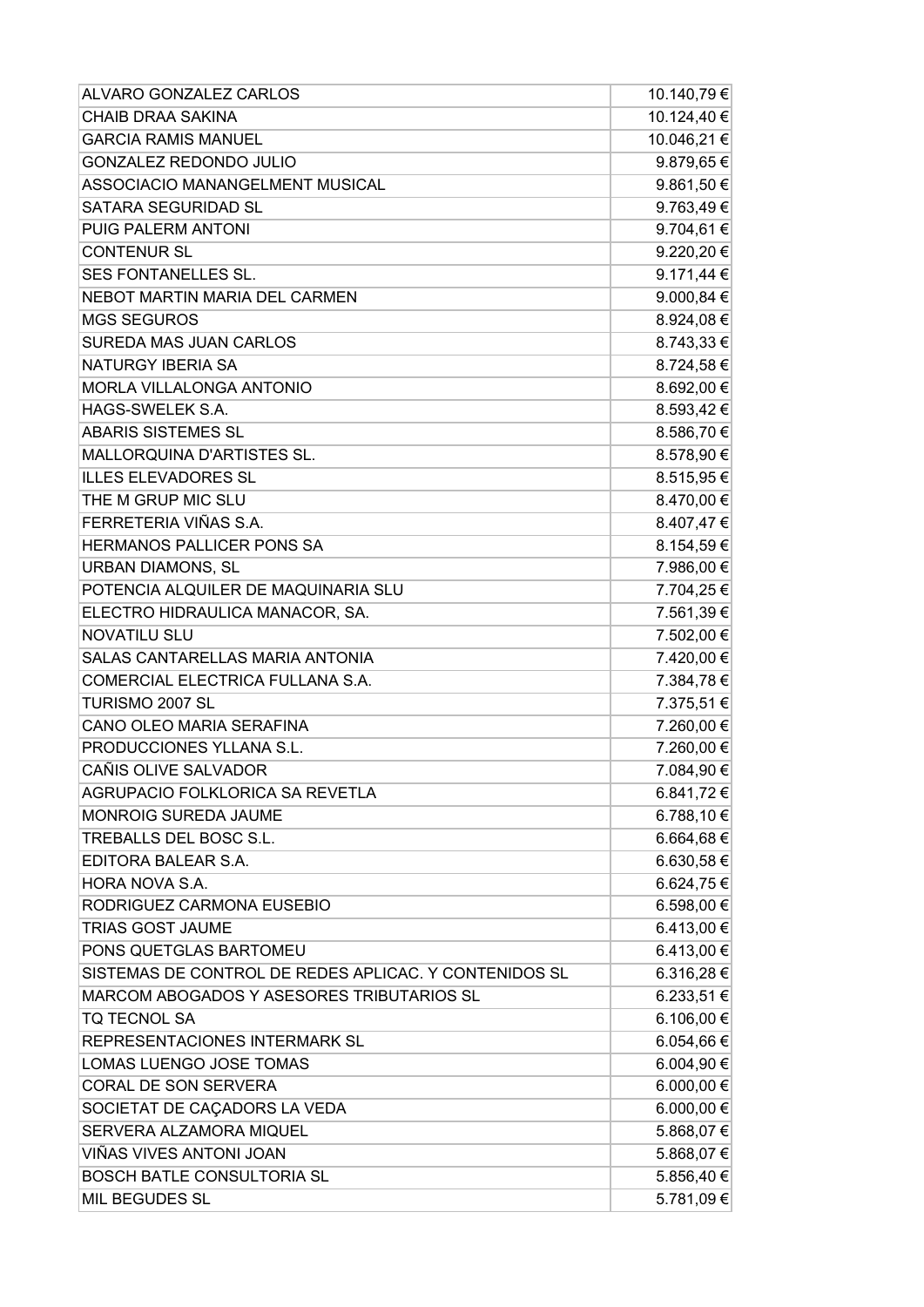| <b>TRES POTES</b>                                    | 5.528,00 € |
|------------------------------------------------------|------------|
| WURTH ESPAÑA SA.                                     | 5.326,58€  |
| WIFI BALEARES, S.L.                                  | 5.182,60 € |
| ANGELA LLINAS, S.L.                                  | 5.154,46€  |
| RIUTORT LLITERAS MARIA ANTONIA                       | 5.128,56 € |
| NI FOC NI FUM CONTRAINCENDIS 1983 S.L.               | 4.966,00 € |
| MUNDIMAR CALA MILLOR SL                              | 4.953,98€  |
| <b>ACUSTIC LIVE SL</b>                               | 4.900,50 € |
| SERVICI BALEAR DE TI, S.L.                           | 4.830,17€  |
| SEGUROS CATALANA OCCIDENTE SA DE SEGUROS Y REASEGU   | 4.755,71€  |
| <b>BOXI BALEARS SL</b>                               | 4.720,32 € |
| CABELLO ROMAGUERA FRANCISCO                          | 4.700,00 € |
| XAMENA MUÑOZ SEBASTIAN                               | 4.668,79€  |
| OBRAS Y PAVIMENTOS INSULARES SL                      | 4.565,33 € |
| EUROCONTROL, SA                                      | 4.561,70 € |
| ASSOC. CULTURAL XEREMIERS DES PUIG DE SA FONT        | 4.400,00 € |
| <b>GAYA RIERA JOAN</b>                               | 4.366,00 € |
| <b>GEST MEDI AMBIENT I TURISME SL</b>                | 4.356,00 € |
| <b>AGUILO MORA CARME</b>                             | 4.335,40 € |
| <b>VIVES TOUS MARIA ANTONIA</b>                      | 4.306,02€  |
| <b>NEBOT CARRIO MIGUEL</b>                           | 4.306,02€  |
| TONFER S.L.                                          | 4.257,58€  |
| <b>BICICLETES SANCHO SL</b>                          | 4.231,81€  |
| EMPRESA MUNICIPAL DE TRANSPORTS DE PALMA DE MALLORCA | 4.194,47€  |
| FEDERACIO D'ENTITATS LOCALS ILLES BALEAR             | 4.100,00 € |
| <b>MOLTA MOTO SL</b>                                 | 4.064,12€  |
| TRES SETZE 35 S.L.                                   | 4.000,00 € |
| <b>FACTORIA DE SO</b>                                | 4.000,00 € |
| CALVO MARIN JOSE MANUEL                              | 3.967,83 € |
| <b>GASOLEOS MALLORCA SL</b>                          | 3.921,94 € |
| PIROTECNIA JORDA HIJOS SL.                           | 3.899,30 € |
| COMERCIAL DISTRIBUIDORA PUIG SL.                     | 3.885,85€  |
| MASTIC, SL                                           | 3.811,46€  |
| <b>GRANJA SERVERA SL</b>                             | 3.713,38 € |
| ESTUDIS EFICIENTS D'ENGINYERIA 2009 SL               | 3.672,36 € |
| SO I EFECTES S.L.                                    | 3.630,00 € |
| PLANEAMIENTO Y TECNOLOGIA S.L.                       | 3.569,50 € |
| ALCOVER FERRER ANA MARIA                             | 3.537,50 € |
| <b>FAGOFARMA SA</b>                                  | 3.495,09€  |
| ADALMO S.L.                                          | 3.483,31 € |
| <b>AUTOCARES ROCA SL</b>                             | 3.443,00 € |
| <b>MENJART FACTORY SL</b>                            | 3.375,00 € |
| CABOT FUSTER MARIA FRANCISCA                         | 3.286,00 € |
| JUAN SERVERA VIVES S.A.                              | 3.282,92 € |
| MARCOS FERNANDEZ MANUEL                              | 3.262,20 € |
| PUIGROS RODRIGUEZ ANA MARIA                          | 3.237,85 € |
| ADROVER MUÑOZ BERNARDO JOSE                          | 3.214,40 € |
| SA XERXA DE TEATRE INFANTIL I JUVENIL DE BALEARS     | 3.200,00 € |
| <b>SARL ILTR</b>                                     | 3.120,00 € |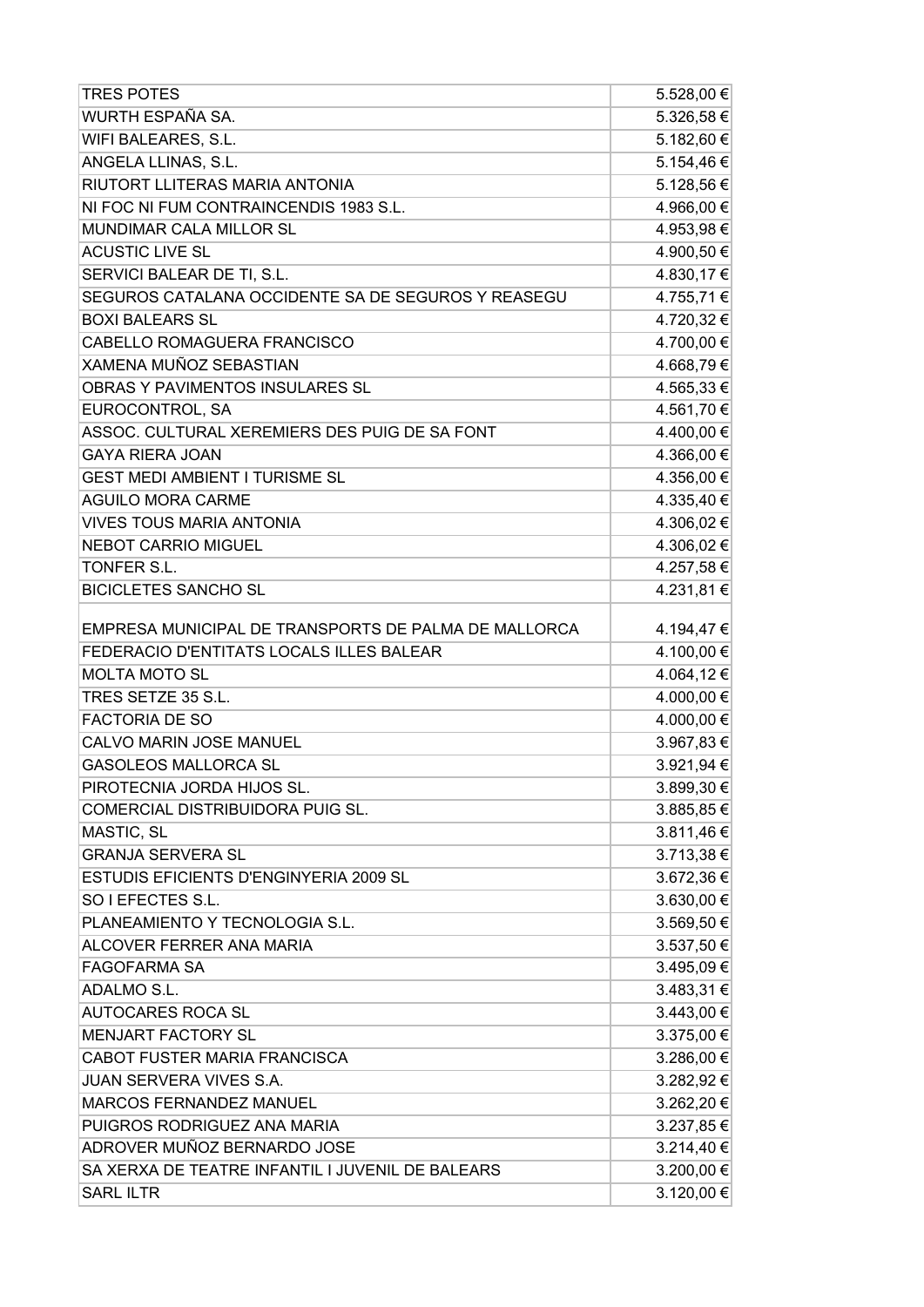| FEIM ESPORT SL.                                       | 3.111,01 € |
|-------------------------------------------------------|------------|
| TRANSPORTES SANITARIOS CLINIC BALEAR SL               | 3.054,05 € |
| HUMICLIMA EST S.A.                                    | 3.047,88 € |
| TELIM S.L.                                            | 3.046,91€  |
| COMPANYIA D'ESPECTACLES LA TAL SCCL                   | 3.025,00 € |
| SA TAFONA DE CAIMARI S.L.                             | 2.913,39€  |
| AC CAMERFIRMA SA                                      | 2.904,00 € |
| <b>SALLERAS JULIA GABRIEL</b>                         | 2.814,35 € |
| <b>BOLSA ENFEDAQUE ANTONIO</b>                        | 2.809,00 € |
| <b>FAQTORIA MUNTANER SL</b>                           | 2.646,07€  |
| TRES GLOPS, SL                                        | 2.635,07€  |
| LLINAS PONS MARIA ANTONIA                             | 2.609,52€  |
| LLINAS PONS MARIA MONTSERRAT                          | 2.609,52€  |
| MAYOL ADROVER JAUME                                   | 2.573,96 € |
| ASSOCIACIO SOCIO CULTURAL SEMPRE ACTIUS               | 2.550,00 € |
| SES ROQUES CALA BONA, SL                              | 2.539,54 € |
| MASCARO PALLICER MARIA AMPARO                         | 2.506,07€  |
| ASSOCIACIO MALLORCA GAY MEN'S CHORUS                  | 2.500,00 € |
| <b>DUES CARES</b>                                     | 2.500,00 € |
| EDICIONS PERIODIQUES ARA BALEARS SL                   | 2.496,23€  |
| <b>GALLEGO GISBERT MIGUEL</b>                         | 2.464,83 € |
| ROSSELLO NICOLAU JUANA ANA                            | 2.458,72€  |
| <b>FESTUC TEATRE SL</b>                               | 2.426,05€  |
| EQUIPAMENTS PER A L'ESPECTACLE, SL                    | 2.413,95€  |
| ASSOCIACIO DE PETIT I MITJA COMERÇ DE MALLORCA-PIMECO | 2.410,00 € |
| SES BOALS SL.                                         | 2.402,40 € |
| EQUIPAMENT BALEAR, S.L.                               | 2.353,45 € |
| SERRANO SERVERA MARGALIDA                             | 2.299,00 € |
| MIFU S.A.                                             | 2.258,50 € |
| REFORMAS Y CONSTRUCCIONES RC SON SERVERA SLU          | 2.250,60 € |
| ASSOCIACIO PETITS CELLERS ILLES BALEARS               | 2.250,00 € |
| EURO CARNAVALES S.A.                                  | 2.228,97 € |
| FERROCOLAT, SL                                        | 2.225,95 € |
| <b>BORRAS MATEU JOAN</b>                              | 2.178,00 € |
| TALLER DE VARIETE S. COOP                             | 2.129,60 € |
| GALLARDO ARGUELLES ALEXANDRA                          | 2.118,00 € |
| ASSOCIACIO DE LA PRODUCCIO AGRARIA ECOLOGICA DE MA    | 2.110,00 € |
| TECNOAUTO SON SERVERA C.B.                            | 2.096,61€  |
| VIÑAS RENT A CAR SL                                   | 2.074,00 € |
| LEFEBVRE-EL DERECHO SA                                | 2.071,79€  |
| SERVERA LENO JAIME                                    | 2.032,80 € |
| MUSIBAL SDAD COOP                                     | 2.005,00 € |
| <b>CRUSELLAS DORSA MIGUEL</b>                         | 1.954,15€  |
| <b>BRODT MARTIN</b>                                   | 1.942,66 € |
| <b>EMBOTITS ES FIGUERAL SL</b>                        | 1.881,00 € |
| SERV.DE CONTENEDORES HIG.SANITARIOS S.A.              | 1.860,06 € |
| ESTELVENY INVERSIONS, SL                              | 1.843,84 € |
| <b>SMARTIB</b>                                        | 1.815,00 € |
| <b>INTEJUVECO SL</b>                                  | 1.815,00 € |
| MKD ESTUDI D'ENGINYERIA SL                            | 1.815,00 € |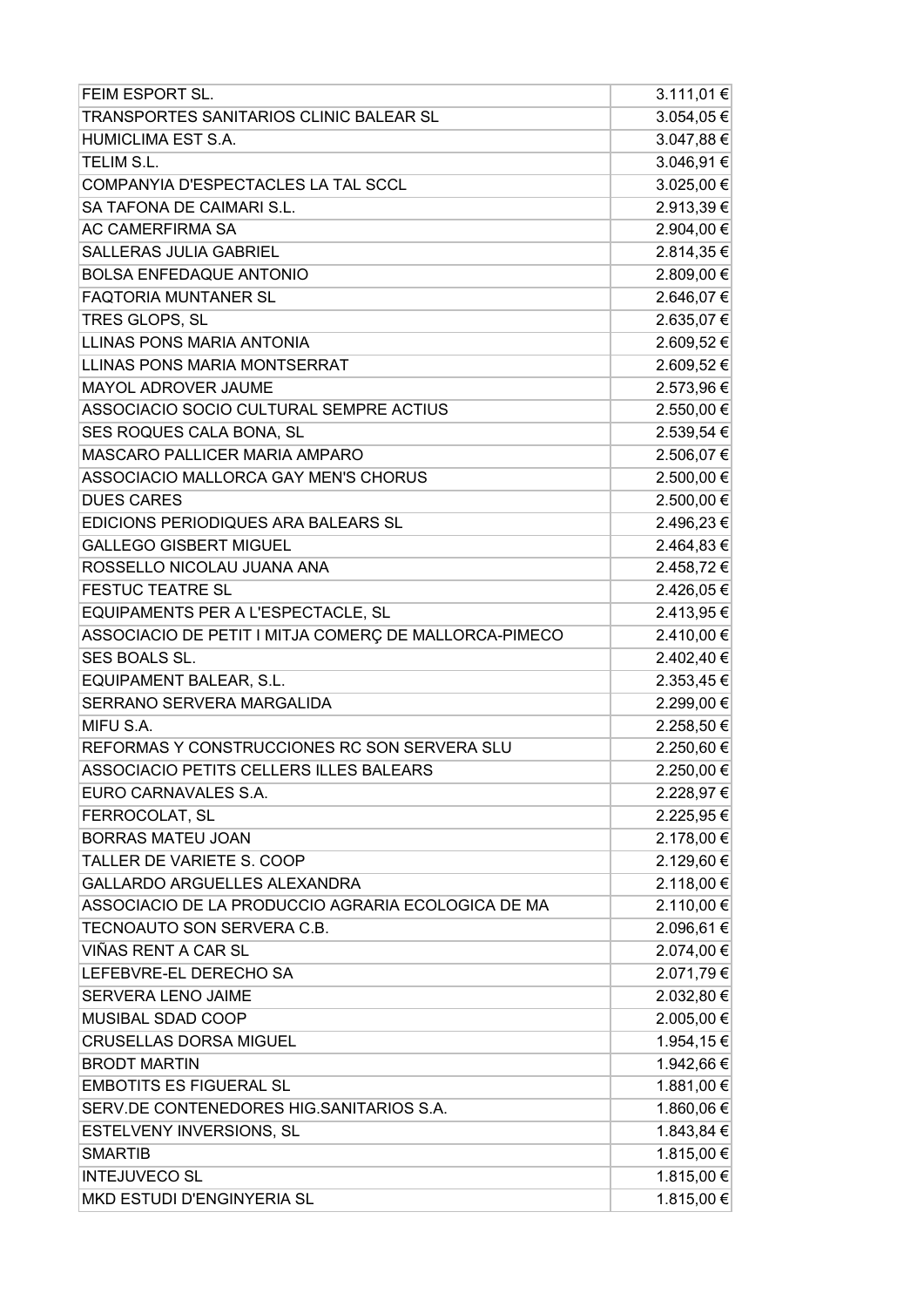| UNIVERSAL CHEMISTS SOLUTIONS SL             | 1.796,49€  |
|---------------------------------------------|------------|
| <b>JAUME VERMELL NAUTICA</b>                | 1.784,52€  |
| LINDE MATERIAL HANDLING IBERICA S.A.        | 1.767,33 € |
| <b>DIGNITAT I FEINA</b>                     | 1.760,00 € |
| <b>FUNDACIO HANDISPORT</b>                  | 1.750,00 € |
| VARI-SUREX S.L.                             | 1.742,40 € |
| COMPAÑIA DE AGUA SAN JORDI SA               | 1.737,56 € |
| SONO MUSIC S.A.                             | 1.722,81 € |
| <b>HERNANDEZ GASCH JORDI</b>                | 1.722,19€  |
| SANTIAGO PESET JOSE RAMON                   | 1.696,00 € |
| OLIVER SERVERA LLORENÇ                      | 1.696,00 € |
| <b>GRUP SONOR C.B.</b>                      | 1.696,00 € |
| SOCIEDAD GENERAL DE AUTORES Y EDITORES      | 1.690,63€  |
| <b>ASSOCIACIO RAMALLET BRAIN</b>            | 1.670,00 € |
| MIGUEL MARTORELL ASESORES SL                | 1.669,24 € |
| <b>TALLERES VELILLA SA</b>                  | 1.666,32€  |
| MUNAR GRIMALT MARGALIDA                     | 1.664,20€  |
| <b>GRAVILLERA EL PUENTE SA</b>              | 1.660,46€  |
| SERVERA ESCANELLAS SERAFIN                  | 1.642,65€  |
| CARROCERIAS FRANCISCO HIJOS SL              | 1.615,59€  |
| PERELLO MAS JUAN                            | 1.607,48€  |
| <b>BALLESTER DOMENGE LUIS</b>               | 1.600,56 € |
| AGUILO OLIVER JOSEP ANTONI                  | 1.590,00 € |
| PARERA RAMIREZ BERNAT                       | 1.590,00 € |
| CANAL 4 TELEVISION DE BALEARES SL           | 1.576,03€  |
| PUERTAS AUTOMATICAS PORTIS, SL              | 1.549,79€  |
| ORACLE IBERICA S.R.L.                       | 1.542,80 € |
| DISTRIBUIDORA DE SERVICIOS ANTIVIRUS SL     | 1.529,50 € |
| <b>SUMINISTRES MANACOR</b>                  | 1.523,35 € |
| AREA DE COMUNICACIO I CULTURA S.L.          | 1.512,50 € |
| ANIMACIONES BROTONS SL                      | 1.452,00 € |
| <b>OTNIS BALEAR SL</b>                      | 1.452,00 € |
| TRAMA DE GASLLAR SL                         | 1.433,85 € |
| INSTITUT BIOTECNOLOGIC DE LES ILLES BALEARS | 1.431,24 € |
| XAMENA SASTRE MIQUEL ANGEL                  | 1.401,18€  |
| ROSSELLO ORDINAS ANTONI                     | 1.378,00 € |
| <b>SKATES MALLORCA SL</b>                   | 1.369,93€  |
| COLEGIO SAN FRANCISCO DE ASIS               | 1.366,16€  |
| ELECTRICA LUENGO SL                         | 1.348,15€  |
| LOPEZ ARTIGUES AMADOR                       | 1.326,00 € |
| <b>GRUPO DISTRIBUIDOR GARAU S.L.</b>        | 1.316,61 € |
| JIMENEZ CIFUENTES FRANCISCO                 | 1.306,57 € |
| AENOR INTERNACIONAL SA                      | 1.289,61€  |
| <b>BURGAYA MARTINEZ BERNAT</b>              | 1.272,00 € |
| <b>COMTWO SL</b>                            | 1.270,50 € |
| <b>MONTERO EXPOSITO ISIS</b>                | 1.253,57 € |
| ASSOCIACIO CULTURAL CAP VERMELL             | 1.250,00 € |
| <b>CABO CONSTANT VICTOR</b>                 | 1.210,00 € |
| <b>GRUPO GABALDON SALAS S.L.</b>            | 1.210,00 € |
| TMALCUDIA RECICLATGES SL                    | 1.206,80 € |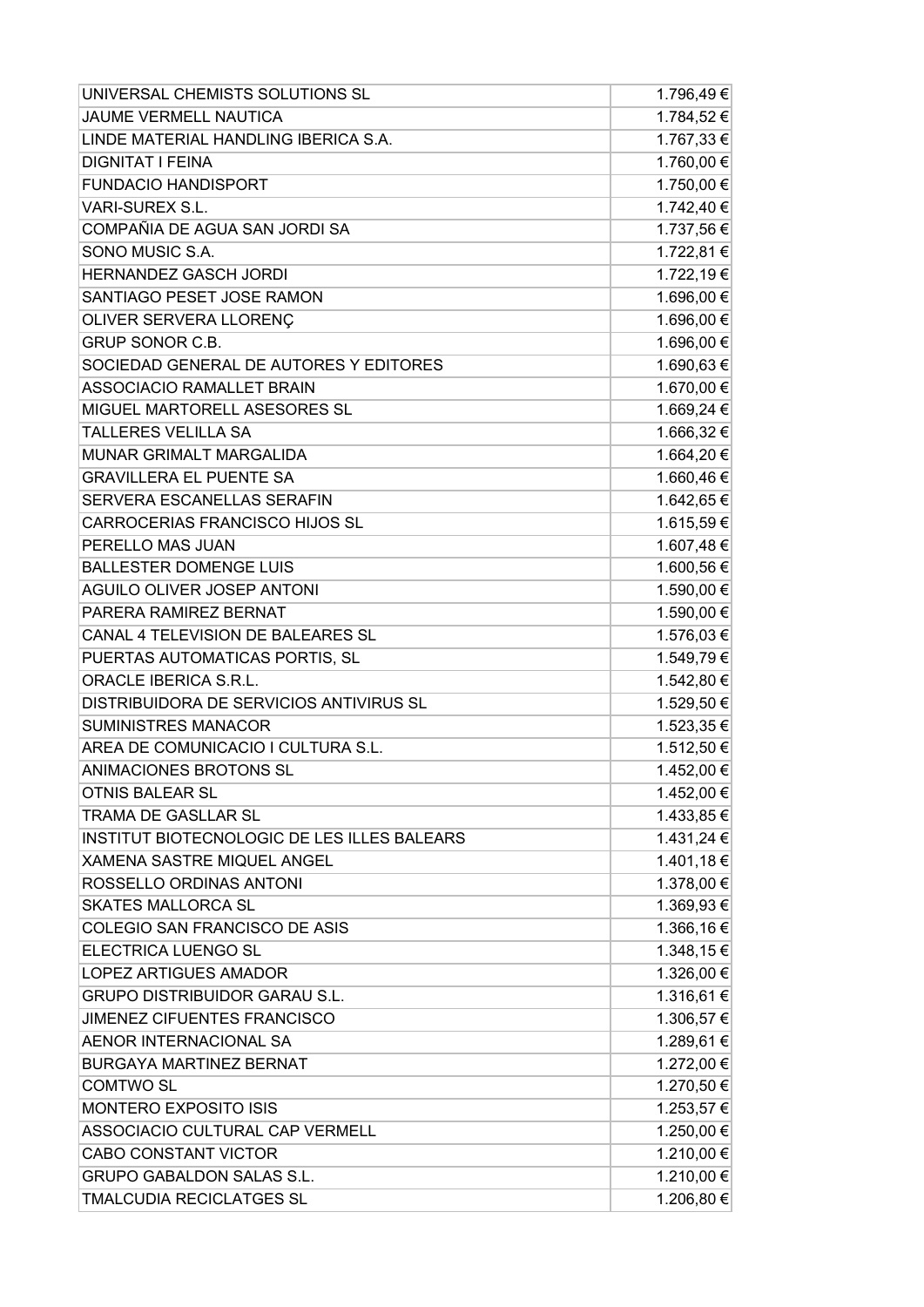| <b>RUIZ RUIZ LUIS</b>                               | 1.197,90 € |
|-----------------------------------------------------|------------|
| <b>Q&amp;M JARDINS SL</b>                           | 1.173,00 € |
| POL ALORDA MIGUEL                                   | 1.149,50 € |
| ASSOCIACIO BENESTAR I DESENVOLUPAMENT               | 1.140,76 € |
| PACO GARCIA PRENDAS Y ARTICULOS DE UNIFORMIDAD S.A. | 1.112,14 € |
| CAFE RESTAURANT BO C.B.                             | 1.092,30 € |
| DIAZ MARTINEZ JOSE ANGEL                            | 1.089,00 € |
| <b>DURAN PALMER BIEL</b>                            | 1.060,00 € |
| MAQUINARIA Y SERVICIOS PALLICER SL                  | 1.022,68€  |
| MULTIMEDIA DE LES ILLES BALEARS SAU                 | 1.021,68€  |
| <b>ES PLA BUS SL</b>                                | 1.016,40 € |
| <b>ELITECHIP SL</b>                                 | 1.015,25€  |
| SUMINISTROS HOSTELERIA ADROVER-JOYMA SL             | 1.001,88€  |
| ASSOCIACIO CULTURAL TRAMUDANÇA                      | 1.000,00 € |
| <b>INTEGRAL INSTALACIONS MECANICAS SL</b>           | 984,72€    |
| ESPECIALIDADES QUIMICAS NEOQUIM SL                  | 983,13€    |
| <b>LLORENS MUNAR ANTONIA</b>                        | 968,85€    |
| FONAESPORT, SL                                      | 968,00€    |
| <b>GRUPO TECNOLOGIA DEL TRAFICO SL</b>              | 967,04 €   |
| THOMAS SOLER ALEXANDRE                              | 960,50€    |
| RODRIGUEZ PASCUAL PEDRO                             | 943,64 €   |
| VIÑAS GOMEZ ENRIQUE                                 | 934,30€    |
| ZAFIR TELECOM, SL                                   | 919,60€    |
| <b>FUNDACION THEODORA</b>                           | 915,00€    |
| ROSSELLO FONS MIGUEL ANGEL                          | 907,50€    |
| CASA DE ANDALUCIA DE SON SERVERA, CALA MILLOR Y CA  | 900,00€    |
| LEO INNOVACIO SL.                                   | 895,38€    |
| FRAMIG GASES I SOLDADURA SL                         | 870,93€    |
| <b>NEBOT MASCARO MIQUEL</b>                         | 853,30€    |
| FERRAGUT VALLESPIR JORGE                            | 847,00€    |
| INSTITUT ROYAL DU PATRIMOINE ARTISTIQUE             | 844,00€    |
| <b>TOUS PUIGROS SEBASTIAN</b>                       | 840,68€    |
| LORENZO REYNES S.L.                                 | 837,85€    |
| <b>MARTIN PUJOL FRANCISCO JAVIER</b>                | 834,67€    |
| <b>FRUITCAP SL</b>                                  | 811,20€    |
| FEDERACIO BALEAR DE TIR DE FONA                     | 800,00 €   |
| SUREDA ESTELA BARBARA                               | 794,70€    |
| <b>BALEAR DE ASCENSORES SL</b>                      | 786,63€    |
| RAVANETTO S.L.                                      | 786,50€    |
| <b>CARRION MORCILLO JUANA</b>                       | 779,76€    |
| <b>TOLDOS ARTA SL</b>                               | 775,74 €   |
| MUNTANER FULLANA ANTONI                             | 773,32€    |
| SOBRASSADERIA CAN MAGI CB                           | 768,86€    |
| <b>TRANSUNION MALLORCA SL</b>                       | 759,00€    |
| <b>ECOLOGIA PER FESTES SL</b>                       | 750,24 €   |
| FRED CALA MILLOR SL.                                | 745,36€    |
| <b>GUASCH CARBONELL JOSUE</b>                       | 742,00 €   |
| <b>GALLARDO LLULL JOSEP LLUIS</b>                   | 742,00 €   |
| <b>BALAGUER BUSQUETS, SL</b>                        | 729,99€    |
| CA'S MESTRE FORNARIS, C.B.                          | 726,00 €   |
|                                                     |            |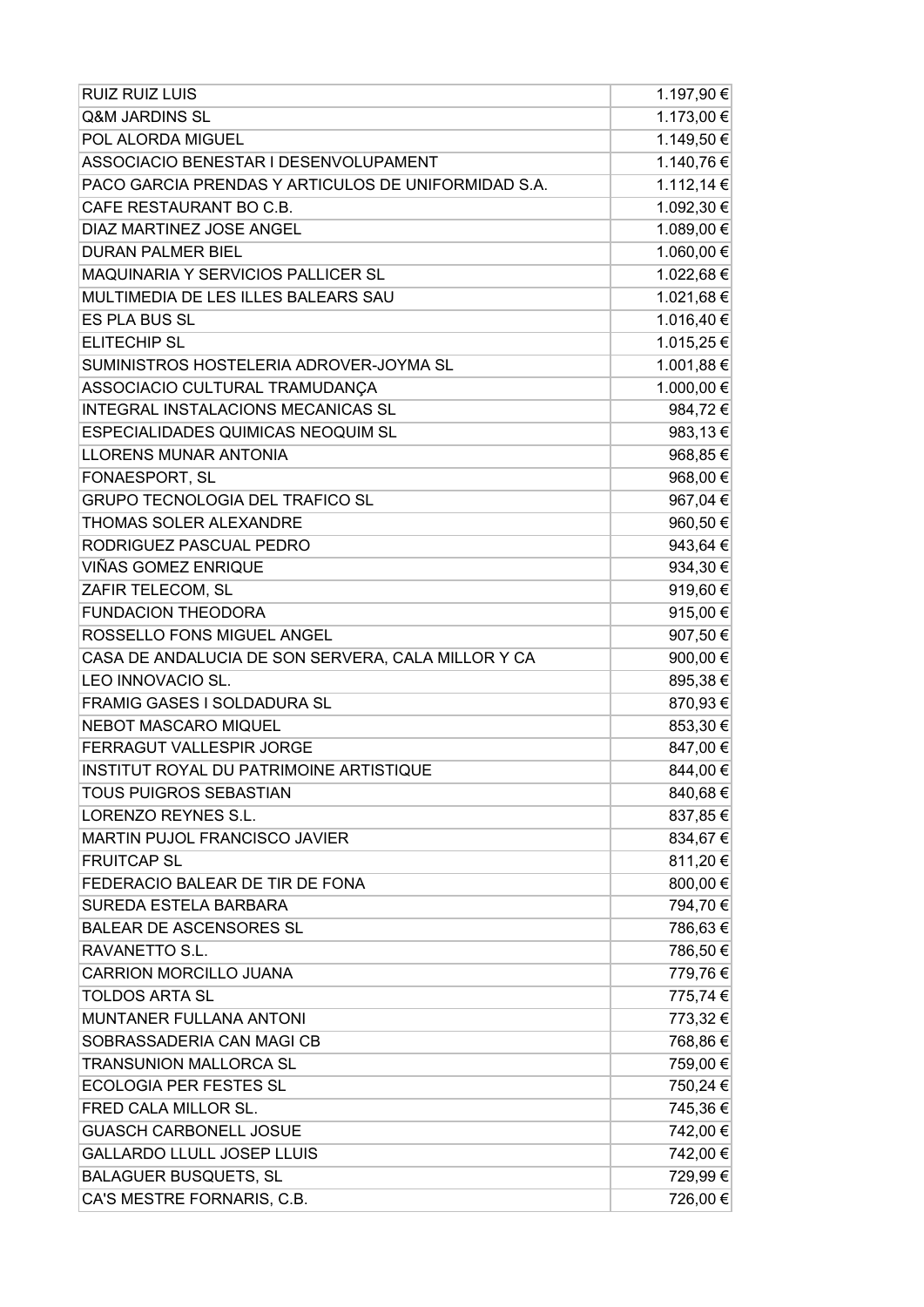| <b>GALLEGO RIERA SL</b><br>715,09€<br>700,00€<br>COLLA CAST.AL.LOTS DE LLEVANT<br>690,03€<br>FORTEZA MARTI JOAN<br><b>BRUPER SA</b><br>663,91€<br>ASS. CULT. LA VILA ACCIO TEATRAL<br>650,00€<br>644,58€<br>F.E.M.P.<br>636,00€<br><b>GARCIA ARRABAL FRANCISCO</b><br>TEC-SOFT CONSULTING S.L.<br>615,61€<br>CATALA BAUZA MARIA JOSE<br>610,93€<br>600,00€<br>CLUB ASTRONOMIC MANACOR NEWTON<br>ASSOC. CASA DE EXTREMADURA<br>600,00€<br>600,00€<br>ASOCIACION CULTURAL FOLKLORICA Y EXTREMEÑA<br>597,77€<br>PASTELERIA EMILIO SL.<br>TODO PARA EL ARCHIVO SL<br>578,02€<br><b>FELIPE MANZANO DE VICTOR</b><br>559,78€<br>SABORIT INTERNATIONAL SL<br>559,63€<br>MINISTERIO DE INDUSTRIA, ENERGIA Y TURISMO<br>545,71€<br>LMENTAL SOSTENIBILITAT I FUTUR, S.COOP<br>534,82€<br>ELS DOS POUS S. COOP<br>527,00 €<br><b>GARAU CAPO JOSE</b><br>513,00€<br>TLC TECHNOLOGY SL<br>500,06€<br><b>FUNDACIO FADEI</b><br>480,00€<br>475,38€<br>SOCOMOR S.A.<br><b>GARCIA DELGADO MARIA CARMEN</b><br>463,10€<br>435,60€<br>TECLEJAT DIGITAL, SL<br>JOYERIA MANACOR, SL<br>428,34 €<br>ANDREU SERVERA JUAN<br>426,00€<br>424,00€<br><b>GARCIA MORAL ISMAEL</b><br>424,00 €<br>REBASSA MATAS ANTONIA<br>423,50€<br><b>REY SOL SL</b><br>EDITORIAL PANEUROPE S.L.U.<br>423,50 €<br>ELIAS ORFILA JAIME A<br>423,50€<br><b>GILI PASCUAL JOAN</b><br>423,50€<br>PUIGROS RIERA MARIA ANTONIA<br>420,00€<br>TALL DE PEDRES, CB<br>415,78€<br>BENITEZ QUESADA IÑAKI<br>400,00€<br>ASSOCIACIO ESTEL DE LLEVANT<br>400,00 €<br>ASSOCIACIO CULTURAL NOCTAMBULS<br>400,00€<br>VINCI CORREA NORBERTO ALEJANDRO<br>399,99€<br>NEL.LO PEETERS GYPSY<br>390,08€<br>390,00€<br><b>GELABERT DURAN MIGUEL</b><br>386,44 €<br>BENDIX, SA.<br>AUTOCARES LEVANTE SA.<br>385,00€<br>QUEMADORES PALMA, SL<br>383,22 €<br>SERVEIS CULTURALS I AMBIENTALS, SL<br>375,10 €<br>S.E. DE CARBUROS METALICOS, SA<br>374,15€<br>FORN DES MOLI DE BLAT SL<br>371,52€<br><b>SOLE TUSET DOLORES</b><br>371,00 €<br>JOYERIAS CALA MILLOR KATIA, SL<br>361,91 € | <b>BIEL STEPHAN</b> | 722,21€ |
|-------------------------------------------------------------------------------------------------------------------------------------------------------------------------------------------------------------------------------------------------------------------------------------------------------------------------------------------------------------------------------------------------------------------------------------------------------------------------------------------------------------------------------------------------------------------------------------------------------------------------------------------------------------------------------------------------------------------------------------------------------------------------------------------------------------------------------------------------------------------------------------------------------------------------------------------------------------------------------------------------------------------------------------------------------------------------------------------------------------------------------------------------------------------------------------------------------------------------------------------------------------------------------------------------------------------------------------------------------------------------------------------------------------------------------------------------------------------------------------------------------------------------------------------------------------------------------------------------------------------------------------------------------------------------------------------------------------------------------------------------------------------------------------------------------------------------------------------------------------------------------------------------------------------------------------------------------------------------------------------------------------------|---------------------|---------|
|                                                                                                                                                                                                                                                                                                                                                                                                                                                                                                                                                                                                                                                                                                                                                                                                                                                                                                                                                                                                                                                                                                                                                                                                                                                                                                                                                                                                                                                                                                                                                                                                                                                                                                                                                                                                                                                                                                                                                                                                                   |                     |         |
|                                                                                                                                                                                                                                                                                                                                                                                                                                                                                                                                                                                                                                                                                                                                                                                                                                                                                                                                                                                                                                                                                                                                                                                                                                                                                                                                                                                                                                                                                                                                                                                                                                                                                                                                                                                                                                                                                                                                                                                                                   |                     |         |
|                                                                                                                                                                                                                                                                                                                                                                                                                                                                                                                                                                                                                                                                                                                                                                                                                                                                                                                                                                                                                                                                                                                                                                                                                                                                                                                                                                                                                                                                                                                                                                                                                                                                                                                                                                                                                                                                                                                                                                                                                   |                     |         |
|                                                                                                                                                                                                                                                                                                                                                                                                                                                                                                                                                                                                                                                                                                                                                                                                                                                                                                                                                                                                                                                                                                                                                                                                                                                                                                                                                                                                                                                                                                                                                                                                                                                                                                                                                                                                                                                                                                                                                                                                                   |                     |         |
|                                                                                                                                                                                                                                                                                                                                                                                                                                                                                                                                                                                                                                                                                                                                                                                                                                                                                                                                                                                                                                                                                                                                                                                                                                                                                                                                                                                                                                                                                                                                                                                                                                                                                                                                                                                                                                                                                                                                                                                                                   |                     |         |
|                                                                                                                                                                                                                                                                                                                                                                                                                                                                                                                                                                                                                                                                                                                                                                                                                                                                                                                                                                                                                                                                                                                                                                                                                                                                                                                                                                                                                                                                                                                                                                                                                                                                                                                                                                                                                                                                                                                                                                                                                   |                     |         |
|                                                                                                                                                                                                                                                                                                                                                                                                                                                                                                                                                                                                                                                                                                                                                                                                                                                                                                                                                                                                                                                                                                                                                                                                                                                                                                                                                                                                                                                                                                                                                                                                                                                                                                                                                                                                                                                                                                                                                                                                                   |                     |         |
|                                                                                                                                                                                                                                                                                                                                                                                                                                                                                                                                                                                                                                                                                                                                                                                                                                                                                                                                                                                                                                                                                                                                                                                                                                                                                                                                                                                                                                                                                                                                                                                                                                                                                                                                                                                                                                                                                                                                                                                                                   |                     |         |
|                                                                                                                                                                                                                                                                                                                                                                                                                                                                                                                                                                                                                                                                                                                                                                                                                                                                                                                                                                                                                                                                                                                                                                                                                                                                                                                                                                                                                                                                                                                                                                                                                                                                                                                                                                                                                                                                                                                                                                                                                   |                     |         |
|                                                                                                                                                                                                                                                                                                                                                                                                                                                                                                                                                                                                                                                                                                                                                                                                                                                                                                                                                                                                                                                                                                                                                                                                                                                                                                                                                                                                                                                                                                                                                                                                                                                                                                                                                                                                                                                                                                                                                                                                                   |                     |         |
|                                                                                                                                                                                                                                                                                                                                                                                                                                                                                                                                                                                                                                                                                                                                                                                                                                                                                                                                                                                                                                                                                                                                                                                                                                                                                                                                                                                                                                                                                                                                                                                                                                                                                                                                                                                                                                                                                                                                                                                                                   |                     |         |
|                                                                                                                                                                                                                                                                                                                                                                                                                                                                                                                                                                                                                                                                                                                                                                                                                                                                                                                                                                                                                                                                                                                                                                                                                                                                                                                                                                                                                                                                                                                                                                                                                                                                                                                                                                                                                                                                                                                                                                                                                   |                     |         |
|                                                                                                                                                                                                                                                                                                                                                                                                                                                                                                                                                                                                                                                                                                                                                                                                                                                                                                                                                                                                                                                                                                                                                                                                                                                                                                                                                                                                                                                                                                                                                                                                                                                                                                                                                                                                                                                                                                                                                                                                                   |                     |         |
|                                                                                                                                                                                                                                                                                                                                                                                                                                                                                                                                                                                                                                                                                                                                                                                                                                                                                                                                                                                                                                                                                                                                                                                                                                                                                                                                                                                                                                                                                                                                                                                                                                                                                                                                                                                                                                                                                                                                                                                                                   |                     |         |
|                                                                                                                                                                                                                                                                                                                                                                                                                                                                                                                                                                                                                                                                                                                                                                                                                                                                                                                                                                                                                                                                                                                                                                                                                                                                                                                                                                                                                                                                                                                                                                                                                                                                                                                                                                                                                                                                                                                                                                                                                   |                     |         |
|                                                                                                                                                                                                                                                                                                                                                                                                                                                                                                                                                                                                                                                                                                                                                                                                                                                                                                                                                                                                                                                                                                                                                                                                                                                                                                                                                                                                                                                                                                                                                                                                                                                                                                                                                                                                                                                                                                                                                                                                                   |                     |         |
|                                                                                                                                                                                                                                                                                                                                                                                                                                                                                                                                                                                                                                                                                                                                                                                                                                                                                                                                                                                                                                                                                                                                                                                                                                                                                                                                                                                                                                                                                                                                                                                                                                                                                                                                                                                                                                                                                                                                                                                                                   |                     |         |
|                                                                                                                                                                                                                                                                                                                                                                                                                                                                                                                                                                                                                                                                                                                                                                                                                                                                                                                                                                                                                                                                                                                                                                                                                                                                                                                                                                                                                                                                                                                                                                                                                                                                                                                                                                                                                                                                                                                                                                                                                   |                     |         |
|                                                                                                                                                                                                                                                                                                                                                                                                                                                                                                                                                                                                                                                                                                                                                                                                                                                                                                                                                                                                                                                                                                                                                                                                                                                                                                                                                                                                                                                                                                                                                                                                                                                                                                                                                                                                                                                                                                                                                                                                                   |                     |         |
|                                                                                                                                                                                                                                                                                                                                                                                                                                                                                                                                                                                                                                                                                                                                                                                                                                                                                                                                                                                                                                                                                                                                                                                                                                                                                                                                                                                                                                                                                                                                                                                                                                                                                                                                                                                                                                                                                                                                                                                                                   |                     |         |
|                                                                                                                                                                                                                                                                                                                                                                                                                                                                                                                                                                                                                                                                                                                                                                                                                                                                                                                                                                                                                                                                                                                                                                                                                                                                                                                                                                                                                                                                                                                                                                                                                                                                                                                                                                                                                                                                                                                                                                                                                   |                     |         |
|                                                                                                                                                                                                                                                                                                                                                                                                                                                                                                                                                                                                                                                                                                                                                                                                                                                                                                                                                                                                                                                                                                                                                                                                                                                                                                                                                                                                                                                                                                                                                                                                                                                                                                                                                                                                                                                                                                                                                                                                                   |                     |         |
|                                                                                                                                                                                                                                                                                                                                                                                                                                                                                                                                                                                                                                                                                                                                                                                                                                                                                                                                                                                                                                                                                                                                                                                                                                                                                                                                                                                                                                                                                                                                                                                                                                                                                                                                                                                                                                                                                                                                                                                                                   |                     |         |
|                                                                                                                                                                                                                                                                                                                                                                                                                                                                                                                                                                                                                                                                                                                                                                                                                                                                                                                                                                                                                                                                                                                                                                                                                                                                                                                                                                                                                                                                                                                                                                                                                                                                                                                                                                                                                                                                                                                                                                                                                   |                     |         |
|                                                                                                                                                                                                                                                                                                                                                                                                                                                                                                                                                                                                                                                                                                                                                                                                                                                                                                                                                                                                                                                                                                                                                                                                                                                                                                                                                                                                                                                                                                                                                                                                                                                                                                                                                                                                                                                                                                                                                                                                                   |                     |         |
|                                                                                                                                                                                                                                                                                                                                                                                                                                                                                                                                                                                                                                                                                                                                                                                                                                                                                                                                                                                                                                                                                                                                                                                                                                                                                                                                                                                                                                                                                                                                                                                                                                                                                                                                                                                                                                                                                                                                                                                                                   |                     |         |
|                                                                                                                                                                                                                                                                                                                                                                                                                                                                                                                                                                                                                                                                                                                                                                                                                                                                                                                                                                                                                                                                                                                                                                                                                                                                                                                                                                                                                                                                                                                                                                                                                                                                                                                                                                                                                                                                                                                                                                                                                   |                     |         |
|                                                                                                                                                                                                                                                                                                                                                                                                                                                                                                                                                                                                                                                                                                                                                                                                                                                                                                                                                                                                                                                                                                                                                                                                                                                                                                                                                                                                                                                                                                                                                                                                                                                                                                                                                                                                                                                                                                                                                                                                                   |                     |         |
|                                                                                                                                                                                                                                                                                                                                                                                                                                                                                                                                                                                                                                                                                                                                                                                                                                                                                                                                                                                                                                                                                                                                                                                                                                                                                                                                                                                                                                                                                                                                                                                                                                                                                                                                                                                                                                                                                                                                                                                                                   |                     |         |
|                                                                                                                                                                                                                                                                                                                                                                                                                                                                                                                                                                                                                                                                                                                                                                                                                                                                                                                                                                                                                                                                                                                                                                                                                                                                                                                                                                                                                                                                                                                                                                                                                                                                                                                                                                                                                                                                                                                                                                                                                   |                     |         |
|                                                                                                                                                                                                                                                                                                                                                                                                                                                                                                                                                                                                                                                                                                                                                                                                                                                                                                                                                                                                                                                                                                                                                                                                                                                                                                                                                                                                                                                                                                                                                                                                                                                                                                                                                                                                                                                                                                                                                                                                                   |                     |         |
|                                                                                                                                                                                                                                                                                                                                                                                                                                                                                                                                                                                                                                                                                                                                                                                                                                                                                                                                                                                                                                                                                                                                                                                                                                                                                                                                                                                                                                                                                                                                                                                                                                                                                                                                                                                                                                                                                                                                                                                                                   |                     |         |
|                                                                                                                                                                                                                                                                                                                                                                                                                                                                                                                                                                                                                                                                                                                                                                                                                                                                                                                                                                                                                                                                                                                                                                                                                                                                                                                                                                                                                                                                                                                                                                                                                                                                                                                                                                                                                                                                                                                                                                                                                   |                     |         |
|                                                                                                                                                                                                                                                                                                                                                                                                                                                                                                                                                                                                                                                                                                                                                                                                                                                                                                                                                                                                                                                                                                                                                                                                                                                                                                                                                                                                                                                                                                                                                                                                                                                                                                                                                                                                                                                                                                                                                                                                                   |                     |         |
|                                                                                                                                                                                                                                                                                                                                                                                                                                                                                                                                                                                                                                                                                                                                                                                                                                                                                                                                                                                                                                                                                                                                                                                                                                                                                                                                                                                                                                                                                                                                                                                                                                                                                                                                                                                                                                                                                                                                                                                                                   |                     |         |
|                                                                                                                                                                                                                                                                                                                                                                                                                                                                                                                                                                                                                                                                                                                                                                                                                                                                                                                                                                                                                                                                                                                                                                                                                                                                                                                                                                                                                                                                                                                                                                                                                                                                                                                                                                                                                                                                                                                                                                                                                   |                     |         |
|                                                                                                                                                                                                                                                                                                                                                                                                                                                                                                                                                                                                                                                                                                                                                                                                                                                                                                                                                                                                                                                                                                                                                                                                                                                                                                                                                                                                                                                                                                                                                                                                                                                                                                                                                                                                                                                                                                                                                                                                                   |                     |         |
|                                                                                                                                                                                                                                                                                                                                                                                                                                                                                                                                                                                                                                                                                                                                                                                                                                                                                                                                                                                                                                                                                                                                                                                                                                                                                                                                                                                                                                                                                                                                                                                                                                                                                                                                                                                                                                                                                                                                                                                                                   |                     |         |
|                                                                                                                                                                                                                                                                                                                                                                                                                                                                                                                                                                                                                                                                                                                                                                                                                                                                                                                                                                                                                                                                                                                                                                                                                                                                                                                                                                                                                                                                                                                                                                                                                                                                                                                                                                                                                                                                                                                                                                                                                   |                     |         |
|                                                                                                                                                                                                                                                                                                                                                                                                                                                                                                                                                                                                                                                                                                                                                                                                                                                                                                                                                                                                                                                                                                                                                                                                                                                                                                                                                                                                                                                                                                                                                                                                                                                                                                                                                                                                                                                                                                                                                                                                                   |                     |         |
|                                                                                                                                                                                                                                                                                                                                                                                                                                                                                                                                                                                                                                                                                                                                                                                                                                                                                                                                                                                                                                                                                                                                                                                                                                                                                                                                                                                                                                                                                                                                                                                                                                                                                                                                                                                                                                                                                                                                                                                                                   |                     |         |
|                                                                                                                                                                                                                                                                                                                                                                                                                                                                                                                                                                                                                                                                                                                                                                                                                                                                                                                                                                                                                                                                                                                                                                                                                                                                                                                                                                                                                                                                                                                                                                                                                                                                                                                                                                                                                                                                                                                                                                                                                   |                     |         |
|                                                                                                                                                                                                                                                                                                                                                                                                                                                                                                                                                                                                                                                                                                                                                                                                                                                                                                                                                                                                                                                                                                                                                                                                                                                                                                                                                                                                                                                                                                                                                                                                                                                                                                                                                                                                                                                                                                                                                                                                                   |                     |         |
|                                                                                                                                                                                                                                                                                                                                                                                                                                                                                                                                                                                                                                                                                                                                                                                                                                                                                                                                                                                                                                                                                                                                                                                                                                                                                                                                                                                                                                                                                                                                                                                                                                                                                                                                                                                                                                                                                                                                                                                                                   |                     |         |
|                                                                                                                                                                                                                                                                                                                                                                                                                                                                                                                                                                                                                                                                                                                                                                                                                                                                                                                                                                                                                                                                                                                                                                                                                                                                                                                                                                                                                                                                                                                                                                                                                                                                                                                                                                                                                                                                                                                                                                                                                   |                     |         |
|                                                                                                                                                                                                                                                                                                                                                                                                                                                                                                                                                                                                                                                                                                                                                                                                                                                                                                                                                                                                                                                                                                                                                                                                                                                                                                                                                                                                                                                                                                                                                                                                                                                                                                                                                                                                                                                                                                                                                                                                                   |                     |         |
|                                                                                                                                                                                                                                                                                                                                                                                                                                                                                                                                                                                                                                                                                                                                                                                                                                                                                                                                                                                                                                                                                                                                                                                                                                                                                                                                                                                                                                                                                                                                                                                                                                                                                                                                                                                                                                                                                                                                                                                                                   |                     |         |
|                                                                                                                                                                                                                                                                                                                                                                                                                                                                                                                                                                                                                                                                                                                                                                                                                                                                                                                                                                                                                                                                                                                                                                                                                                                                                                                                                                                                                                                                                                                                                                                                                                                                                                                                                                                                                                                                                                                                                                                                                   |                     |         |
|                                                                                                                                                                                                                                                                                                                                                                                                                                                                                                                                                                                                                                                                                                                                                                                                                                                                                                                                                                                                                                                                                                                                                                                                                                                                                                                                                                                                                                                                                                                                                                                                                                                                                                                                                                                                                                                                                                                                                                                                                   |                     |         |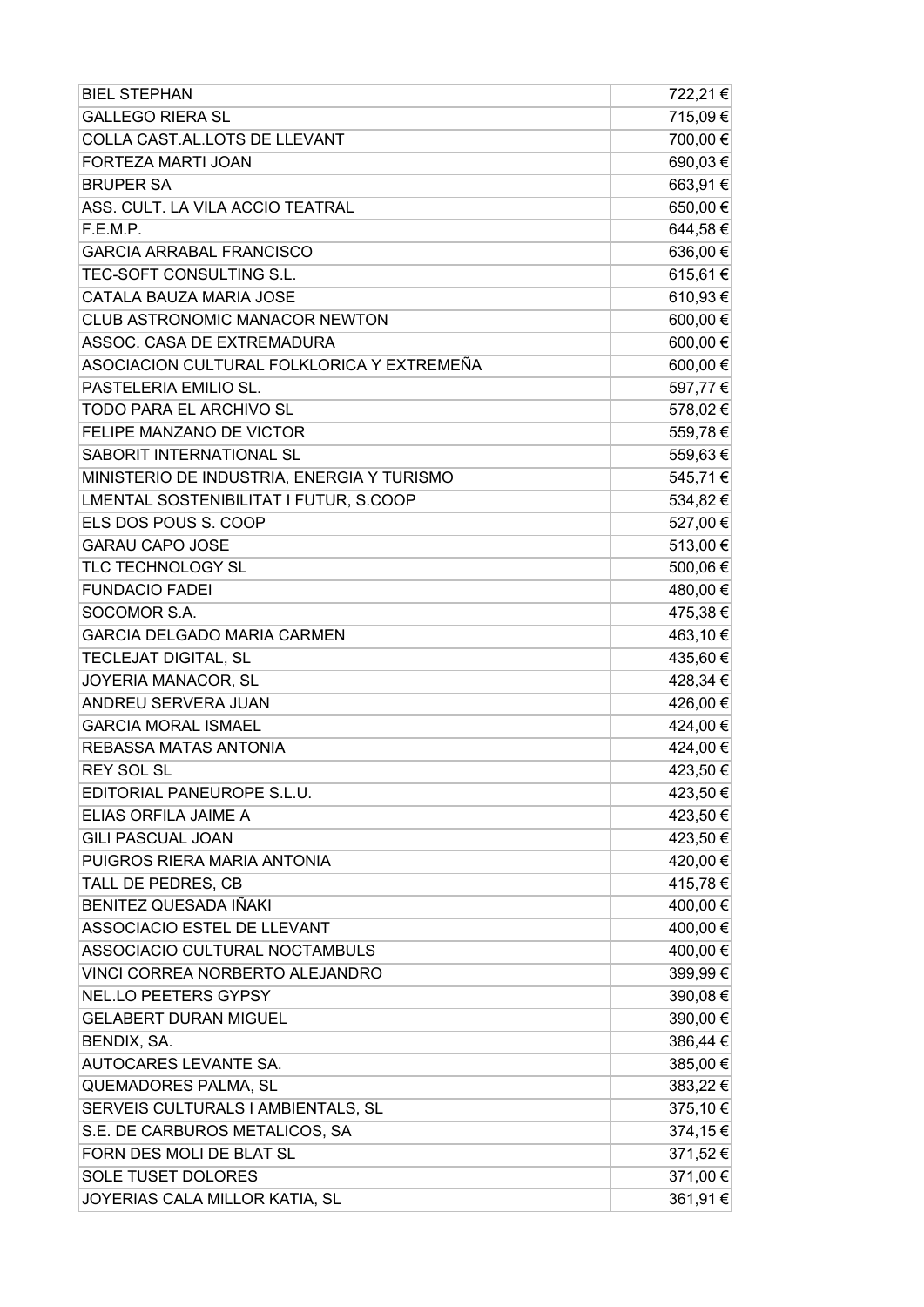| <b>ARLES FONT EULALIA</b>              | 359,96€  |
|----------------------------------------|----------|
| PASTISSERIA RAMIS SLU                  | 355,59€  |
| RAMIREZ MANENT JOSE IGNACIO            | 350,00 € |
| ASSOCIACIO CULTURAL SA MURGA           | 350,00 € |
| FERRETERIA BESTARD S.L.                | 345,89€  |
| GONZALEZ ROMERA FRANCISCO JOSE         | 339,20 € |
| CARNICAS SUÑER S.A.                    | 330,04 € |
| JUANEDA RIOS JOSEP FRANCESC            | 330,00€  |
| <b>FUSTER FUSTER DANIEL</b>            | 326,94€  |
| <b>GRAFIQUES PORTO CRISTO, SL</b>      | 308,55€  |
| MASCARO, SUMINISTRES I SERVEIS, SL     | 305,23 € |
| <b>FRUTAS SERVERA S.A.</b>             | 302,89€  |
| MALLORCAELEVA SL                       | 302,50€  |
| ANDREU SANTANDREU JUAN FRANCISCO       | 302,50€  |
| ABACUS COOPERATIVA                     | 300,14 € |
| ASOCIACION DE VECINOS COSTA DE LEVANTE | 300,00 € |
| <b>AUTOS VICENS SA</b>                 | 300,00€  |
| UNIVERSITAT DE LES ILLES BALEARS       | 300,00€  |
| PUIGROS RODRIGUEZ MARIA DEL CARMEN     | 296,47€  |
| FEDERACIO ATLETISME ILLES BALEARS      | 280,75€  |
| PEREZ TOMAS DAVID                      | 265,00 € |
| <b>QUETGLAS OLIN GABRIEL</b>           | 264,99€  |
| SALAS ALGABA DE MONICA                 | 262,81€  |
| ART MANACOR CB                         | 262,67€  |
| DISPACK QUATRE COMERCIAL, SLL          | 252,93€  |
| SANCHEZ ARCO MARIO                     | 249,90 € |
| CASA MARTI ENTERPRISES SA.             | 248,05€  |
| PUERTO QUETGLAS FAUSTO                 | 246,67€  |
| <b>VIATGES MONBLAU SL.</b>             | 246,00 € |
| <b>AGUSTIN ROSSELLO SL</b>             | 242,86 € |
| <b>CINEMATOGRAFIA PEREIRA SL</b>       | 242,00 € |
| EDICIONES JEMMA SL                     | 242,00 € |
| <b>DISSENY I GESTIO SL</b>             | 242,00 € |
| <b>FUSTER CABRER MARIA ANTONIA</b>     | 231,30 € |
| ARNANZ CASLA MARIA                     | 227,90 € |
| <b>BACTER CONTROL S.L.</b>             | 226,88€  |
| VIAJES COSTA DEL ESTE, S.A.            | 221,96 € |
| GONZALEZ AMENGUAL JERONIMA             | 212,00 € |
| <b>SANSO TUR GUILLEM</b>               | 212,00 € |
| <b>CARBONARO GIUSEPPE</b>              | 209,10€  |
| HERMANOS CASADO CB.                    | 200,00 € |
| RUIZ CORREAS MARIA TERESA              | 187,55 € |
| <b>QUIBAC SA</b>                       | 181,50 € |
| PREMSA INDEPENDENT S.L. (MANACOR)      | 181,50€  |
| <b>ALFAVIGAR SL</b>                    | 181,50 € |
| EDICIONS DEL PAIS VALENCIA SA          | 178,44 € |
| HC ELECTRODOMESTICOS SL                | 177,00 € |
| <b>VIVES FEBRER SALVADOR</b>           | 170,61 € |
| ADAN MICO GONZALO                      | 170,00 € |
| PASTOR SANCHEZ FRANCISCO               | 159,60 € |